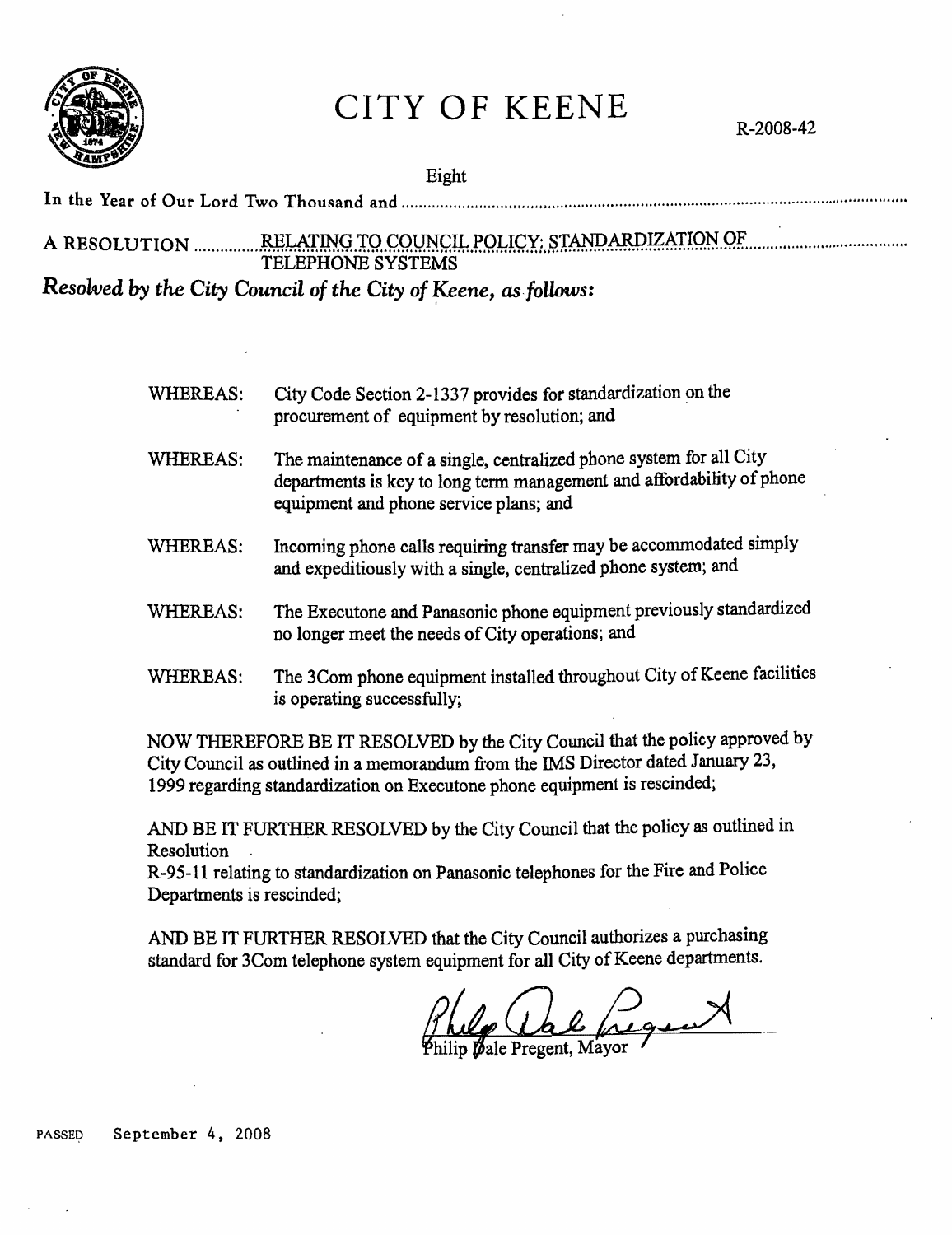#### City of Keene NEW HAMPSHIRE

August 27, 2008

In City Council September 4, 2<br>The report was filed into the In City Council September 4, 2008 008<br>record  $\bigcirc$ .<br>. August 27, 2008 In City Council September 4, 2008<br>The report was filed into the record<br>TO: Mayor and City Council Cheese Cheese Cheese Cheese

FROM: Finance, Organization and Personnel Committee

### SUBJECT: MEMORANDUM & RESOLUTION: IMS Director - Update of Council Policy Regarding Pbone System Standardizations and R-2008-42

On *5-0* vote, the Finance, Organization and Personnel Committee recommends adoption of R-2008-42.

Cynthia & Georgina

City Clerk

Background Notes:

IMS Director, Rebecca Landry addressed the Committee and stated that certain Council Polices were in need of updating and one of the Policies that were brought forth to her department was the update to the phone system. Ms. Landry stated that in 1995 the City adopted a standard on Panasonic telephone equipment for the Fire and Police Departments and in 1999 the Council approved a motion to standardize Executone telephone equipment for all other City departments. However, these policies have become outdated due to the change over to the 3Com phone system equipment to all departments.

Ms. Landry went on to say that it is her recommendation to adopt R-2008-42 to recognize the 3Com phone equipment as the standard phone system for the City and that all former equipment standards be rescinded. She added that the 3Com equipment has provided to be very reliable and affordable.

On 5-0 vote, the Finance, Organization and Personnel Committee recommends adoption of R-2008-42.